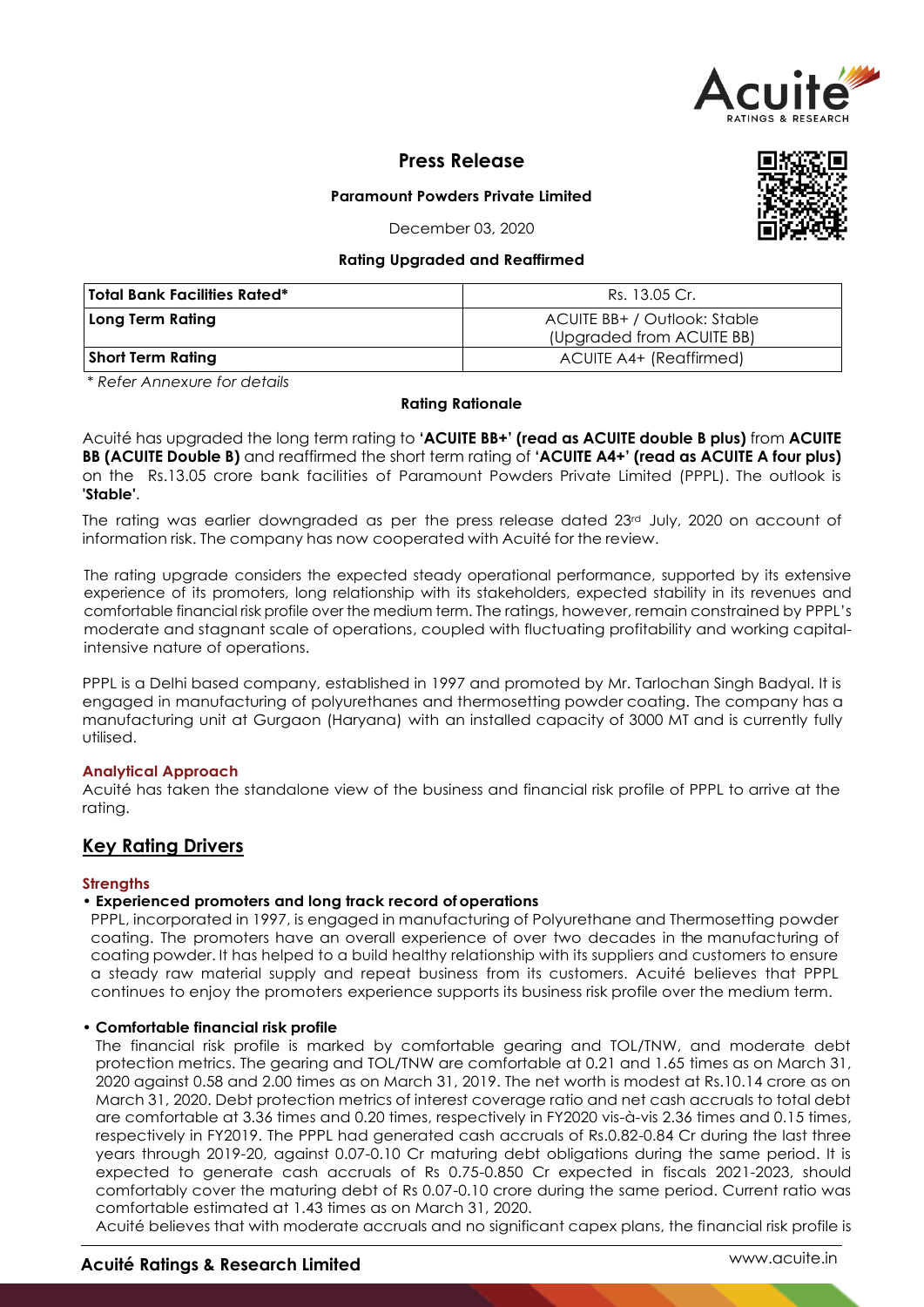

expected to be at similar levels over the medium term.

#### **Weaknesses**

#### • **Moderate working capital management**

The company has moderate working capital operations as evident from its Gross Current Assets (GCA) of 153 days as on March 31, 2020 as against 156 days as on March 31, 2019. The company maintains 57-66 days inventory comprising both raw materials and finished product, and offers a credit of about three months to its clientele; resulted in receivable days of about 91-105 during last years ended with as on March 31, 2020. The company is able to stretch its credit terms are in the range of 101-103 days during last years ended with as on March 31, 2020. This led to bank utilisation of its working capital limits at about 51 percent over the past 10 months ended October 2020. Acuité believes that PPPL's operations continue to be at similar levels basis the manufacturing and distribution cycle.

### • **Fluctuating operating margins and highly competitive and fragmented industry**

The raw materials used to manufacture PPPL's products are based out of petroleum, which is exposed to price fluctuations. Hence, the operating margins are exposed to fluctuation due to change in prices of raw materials. Its profitability margins fluctuating between 2.29 % to 2.72 % during last three years ended with FY2020. Further volatile margins are owing to its presence in highly competitive industry with competition from other organised and unorganised players.

#### **Liquidity Position: Adequate**

Liquidity profile of PPPL is moderate reflected by moderate bank line utilisation. The PPPL had generated cash accruals of Rs.0.82-0.84 Cr during the last three years through 2019-20, against 0.07- 0.10 Cr maturing debt obligations during the same period. It is expected to generate cash accruals of Rs 0.75-0.850 Cr expected in fiscals 2021-2023, should comfortably cover the maturing debt of Rs 0.07-0.10 crore during the same period. Current ratio was comfortable estimated at 1.43 times as on March 31, 2020. Bank limit utilisation was low, averaging 51 % over the 10 months ended October, 2020. Acuité believes that PPPL's Liquidity will remain adequate, in the absence of any major debtfunded capex plans in the medium term.

#### **Rating Sensitivities**

- Significant improvement in scale of operations, while improving its profitability margins
- Any further large debt-funded capital expenditure, impacting the financial risk profile adversely.
- Stretch in the working capital cycle

#### **Material covenants**

None

#### **Outlook: Stable**

Acuité believes that PPPL will maintain a 'Stable' business risk profile over the medium term. The concern will continue to benefit from its experienced management. The outlook may be revised to 'Positive' in case the concern registers healthy growth in its revenues while achieving sustained improvement in operating margins. Conversely, the outlook may be revised to 'Negative' in case of any significant decline in the profitability margins, or in case of any stretch in its working capital management leading to the deterioration of its financial risk profile and liquidity position.

|                               | Unit    | FY20 (Actual) | FY19 (Actual) |
|-------------------------------|---------|---------------|---------------|
| Operating Income              | Rs. Cr. | 57.01         | 60.47         |
| PAT                           | Rs. Cr. | 0.41          | 0.42          |
| PAT Margin                    | (%)     | 0.71          | 0.69          |
| Total Debt/Tangible Net Worth | Times   | 0.41          | 0.58          |
| PBDIT/Interest                | Times   | 3.36          | 2.36          |

#### **About the Rated Entity - Key Financials**

## **Status of non-cooperation with previous CRA (if applicable)** None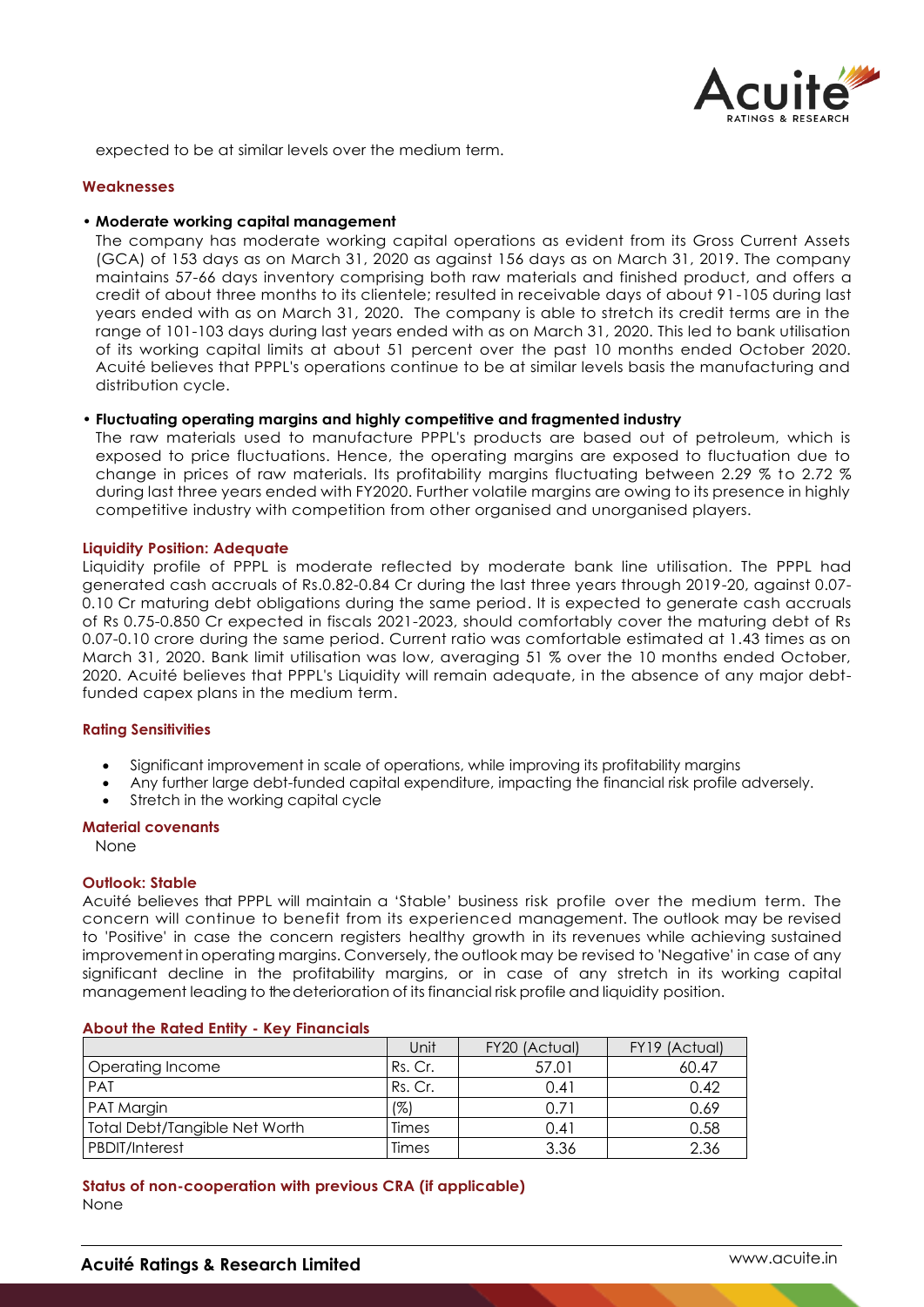

# **Any other information**

None

## **Applicable Criteria**

- Default Recognition https://www.acuite.in/view-rating-criteria-52.htm
- Manufacturing Entities https://www.acuite.in/view-rating-criteria-59.htm
- Financial Ratios And Adjustments https://www.acuite.in/view-rating-criteria-53.htm

## **Note on complexity levels of the rated instrument**

https://www.acuite.in/view-rating-criteria-55.htm

### **Rating History (Upto last three years)**

| Date         | Name of Instrument /<br><b>Facilities</b> | Term              | Amount<br>(Rs. Cr.) | <b>Ratings/Outlook</b>                         |
|--------------|-------------------------------------------|-------------------|---------------------|------------------------------------------------|
| 23-July-2020 |                                           | Long Term         | 8.00                | <b>ACUITE BB</b><br>Issuer not co-operating*   |
|              | Cash Credit                               |                   |                     | (Downgraded from<br><b>ACUITE BB+/Stable)</b>  |
|              | Letter of credit                          | Short Term        | 5.00                | <b>ACUITE A4+</b><br>(Issuer not co-operating* |
|              | Proposed Cash Credit                      | Short Term        | 0.05                | ACUITE A4+<br>(Issuer not co-operating*        |
| 17-May-2019  | Cash Credit                               | Long Term         | 8.00                | ACUITE BB+ / Stable<br>(Reaffirmed)            |
|              | Letter of Credit                          | Short Term        | 5.00                | ACUITE A4+ (Reaffirmed)                        |
|              | <b>Proposed Cash Credit</b>               | Long Term         | 0.05                | ACUITE BB+ / Stable<br>(Reaffirmed)            |
| 14-Mar-2018  | Cash Credit                               | Long Term         | 8.00                | ACUITE BB+ / Stable<br>(Assigned)              |
|              | Letter of Credit                          | <b>Short Term</b> | 5.00                | ACUITE A4+ (Assigned)                          |
|              | <b>Proposed Cash Credit</b>               | Long Term         | 0.05                | <b>ACUITE BB+ / Stable</b><br>(Assigned)       |

# **\*Annexure – Details of instruments rated**

| Name of the<br><b>Facilities</b> | Date of<br><b>Issuance</b> | Coupon<br>Rate    | Maturity<br><b>Date</b> | Size of the<br><b>Issue</b><br>(Rs. Cr.) | <b>Ratings/Outlook</b>                         |
|----------------------------------|----------------------------|-------------------|-------------------------|------------------------------------------|------------------------------------------------|
| Cash Credit                      | <b>Not</b><br>Applicable   | Not<br>Applicable | Not<br>Applicable       | 8.00                                     | ACUITE BB+/Stable (Upgraded<br>from ACUITE BB) |
| Letter of credit                 | <b>Not</b><br>Applicable   | Not<br>Applicable | Not<br>Applicable       | 4.00                                     | ACUITE A4+ (Reaffirmed)                        |
| Proposed Bank<br>Facility        | <b>Not</b><br>Applicable   | Not<br>Applicable | Not<br>Applicable       | 1.05                                     | ACUITE BB+/Stable (Upgraded<br>from ACUITE BB) |